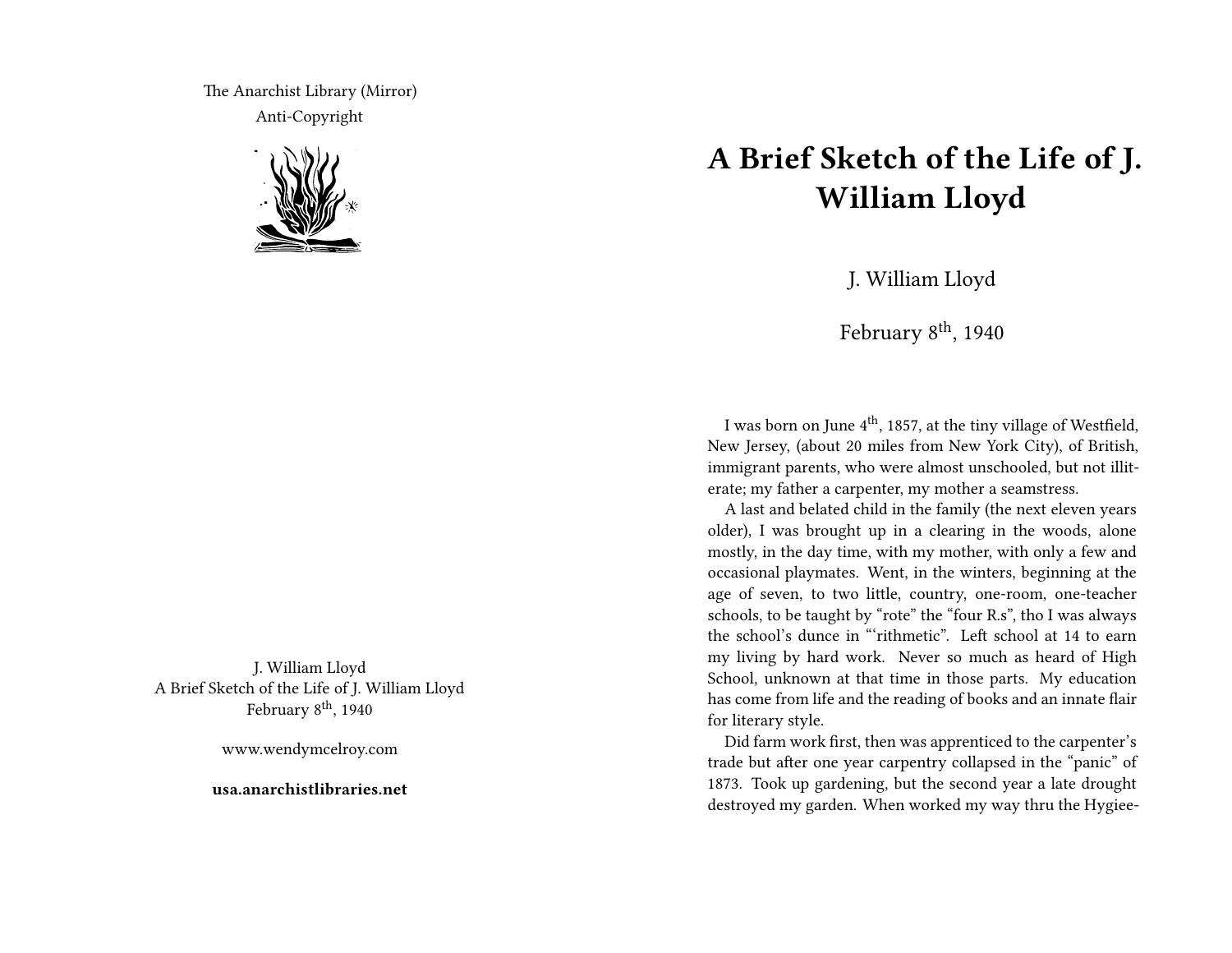Therapeutic College of drugless medication, at Florence, New Jersey, which system I later practiced in Kansas, Iowa, Tennessee and Florida. Lacking means, became next a pioneer on the Kansas frontier; first as a worker on a cattle-ranch, copunching and prairie-breaking; later on my own homestead. With help of a friend, built myself a little stone cabin, and the girl I had become engaged to at the college, (Maria Elizabeth Emerson, a distant relative of Ralph Waldo) came out from Boston and married me in 1879. We were most happy together, but continuous drought from several years gave us very hard times. No work anywhere. Lived on whole-wheat bread, from borrowed wheat, and milk, with occasional prairie-chicken or rabbit. Only cash we had was \$2.00 a month sent from my home. Local doctor, but almost no patients in that hardy and destitute population. Finally accepted invitation from head of Sanitarium at Vinton, Iowa, (who had heard of me from my articles in Medical Journals), to be assistant physician there and left Kansas, successful experience, but institution finally failed from accumulated debts. Followed another invitation to a Health Colony in the mountains of Tennessee. Again hard times. Built myself a beautiful little log cabin and cleared some land, worked in a saw-mill, had a few patients, drove a milk wagon, peddled home-made yeast. All would not suffice, work gave out, colony failed, and I sold out and moved to a similar colony in Florida, "Waldena". Cleared a five-acre lot there, and built myself a two-story log-house, 40x16 splitting out all the shakes for the roof, and all the pickets for my garden, with a "frow". Practiced medicine, but again folks were too healthy and too poor for any profit. Hoed in orange groves for neighbor and one winter cleared 15 acres of pine forest for him. But their colony failed too, work gave out, and I moved to Palatka and worked on a poultry farm. While there Yellow-fever struck Florida as a plague, the State was quarantined, and my beautiful married life ended by my wife dying from some mysterious internal disease, probably cancer of the liver. So, as soon as I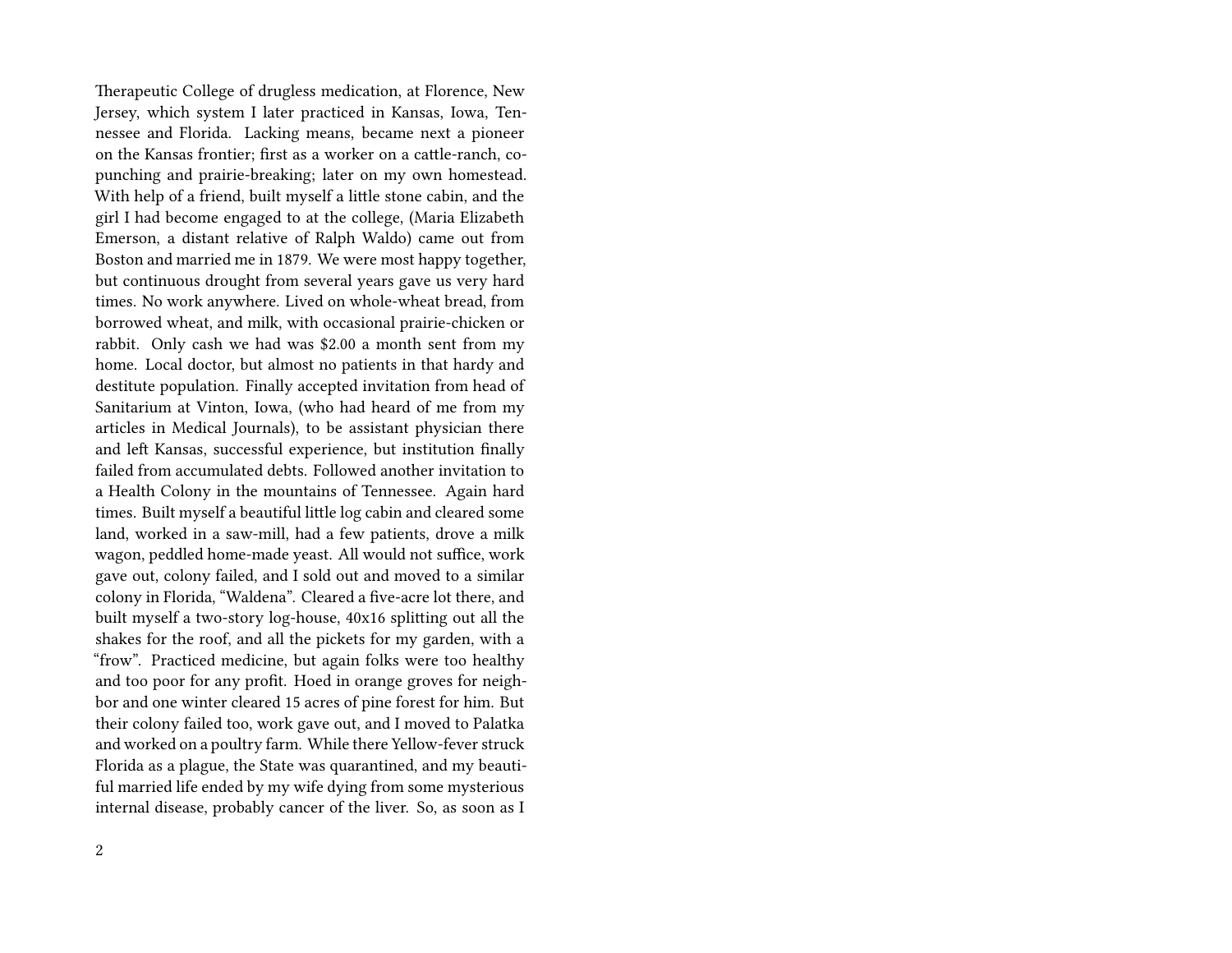could leave the State, I had to take my two little children (a boy born in Kansas and a girl in Tenn.), back to my parental home in N.J., to be cared for by my sister.

To find employment was imperative, and as my school of medicine was recognized there I became a nurse in New York City, specializing on the care of the insane, and also giving massage. My parents soon died, and with the help of my sister and my children, I tried to establish a little chicken-farm, on the old place, on the side.

When in Kansas I had written for the local newspaper and some Medical Journals, in Florida I had written for radical journals and reform papers, and always, ever since I was in college, I wrote poems, almost as a habit (still a habit in my eighties), but now, in New York, I began to bring out books and take literature more seriously, my first book, "Wind-Harp songs" appearing in 1896, and others gradually following: the most important, "Dawn-Thought" in 1908 and its sequel, "Life' Beautiful Battle", in 1910.

On March 7th, 1907, my Oriole, my lovely, beautiful daughter and dearest comrade, herself a fine poet and starting a printingshop of her own, who had always seemed so healthy, died suddenly in Pennsylvania, from appendecitis and peritonitis. One of the great blows of my life. And my sister, Emily, so devoted to me, died in 1912. I had contracted a second marriage in 1901, but that had been unfortunate; we were incompatible, and after first separating were finally divorced. I would have been alone, but my son, who had become a dentist, and married, brought his wife to our home, and we all lived there till 1922. At my sister's death I had inherited the old home.

In 1913, on sudden impulse, and accompanied at first by my bosom friend, Leonard D. Abbott, I started to make a knapsack trip over the British Islands. We went over much of Ireland together, had a period in England, and had just entered Scotland, when the sudden death of his father, forced Leonard to return, I went over most of England, making my headquarters with Dr.